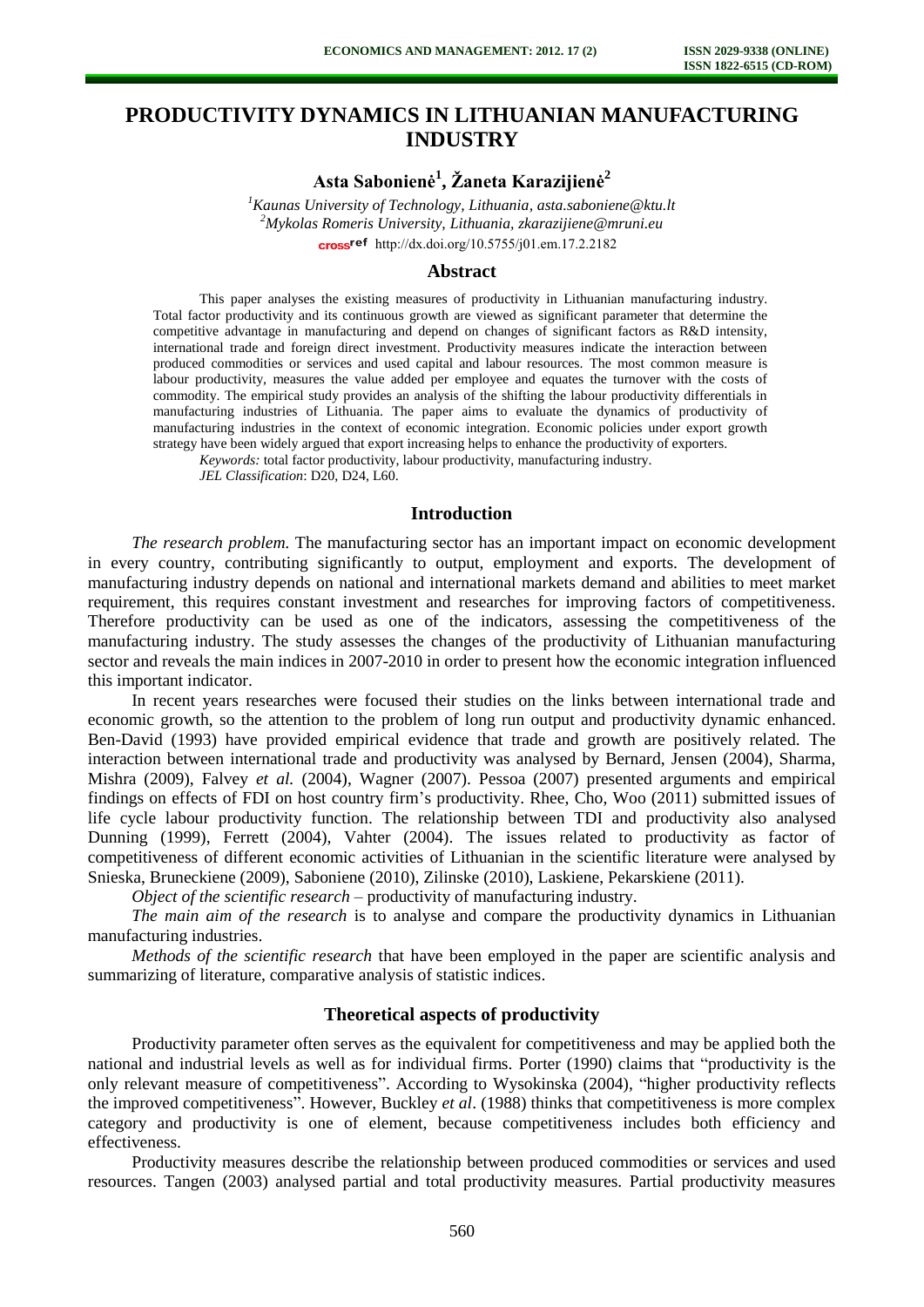output levels in relation to one source of input, for example labour, capital, time or energy, total productivity measures take into account output levels in relation to the total sum of different input resources. The most common partial measure is labour productivity, it often measures as output per hour or per employee. This relative measure of productivity usually means the value added per employee and equates the turnover less the costs of product. Important partial productivity parameter is capital investment. Investments in capital may be omitted if labour productivity is used as the single parameter. The measurement of industrial productivity is problematic in the case of out of data of total factor productivity, usually databases present the rates and trends only of labour productivity. Wagner (2007) noted that "more appropriate measures of productivity like value added per employee or total factor productivity cannot be computed because of a lack of information on hours worked, value added and capital stock".

There is common theoretical opinion that exports improve the productivity growth of involved individual companies and enhance overall economic growth of state. The relationship between productivity and exports has important implications for current areas of research and policy in nowadays. Bernard, Jensen (2004) focused their analysis by asking "whether there are productivity effects at a more aggregate level as a result of the reallocation of resources across plants and industries". They concluded that "the positive correlation between exporting and productivity levels appears to come from fact, that high productivity companies are more likely to enter international markets, so the employment and output growth rates are much higher at exporters". Grossman, Helpman (1991) claimed that "export plays a vital role by improving productivity though innovation". The results of recent studies of Wagner (2007) showed that exporters are more productive than non-exporters. According to Parente, Prescott (1994), technology transfer is important factor for productivity dynamics. Productivity growth can occur as a result of many factors such as capital accumulation, the adaption of new technologies, research and development (R&D), changes in the organization of companies and through export participation (Sharma, Mishra, 2009). Falvey *et al.* (2004) studied the linkages between exports, restructuring and industry productivity changes in Sweden and showed that exporting has sizeable impact on industry productivity growth which is independent of the interactions between exporting and companies productivity.

The empirical literature provides the occurrence of positive and negative effects of inward FDI to host country economic growth and to productivity also. Pessoa (2007) identified three main channels through which inward FDI is thought to improve the productivity of a host-country: a) direct improvement in efficiency through the redirection of local resources towards more productive uses, including within purchased companies; b) increase in domestic market competition; and c) indirect impact via spillovers and other externalities associated with interactions between the foreign affiliate and the host country economy. All the three channels can contribute to reduce the substantial gaps existing between countries. Ferrett (2004) noted that "the notion that the FDI decision can be analysed as exogenous to spillover possibilities, has been questioned by models showing that a technological leader's incentive to produce abroad weakens as spillovers become more likely".

Vahter (2004) studied the effects of foreign direct investment on labour productivity in manufacturing industries of transition countries (Estonia and Slovenia) and researches showed that in Estonia the export oriented foreign investment companies had on average much lower labour productivity level than on the domestic market oriented foreign affiliates. In Slovenia, on the contrary, the export orientation of a foreign affiliate did not correlate with lower labour productivity. The different types of foreign direct investment can have different effects on the host country and that the existence of positive spillovers may depend on the level of economic development of the host country.

## **The dynamics of labour productivity in Lithuanian manufacturing industry**

Labour productivity is partial measure of productivity and is measured as total sales in constant prices per employee. Eurostat presents data of labour productivity on the basis of GDP per person employed, these data are presented in Table 1 in order to give an overall impression of the productivity of national economies expressed in relation to the European Union (EU-27) average. The gap between Baltic state's labour productivity and EU-27 average is notable, but it is important to advert that during 2000-2010 this gap decreased by 20.1 percentage points in Lithuania, by 14.9 percentage points in Latvia and by 22.1 percentage points in Estonia. Labour productivity per person employed in Lithuania (63.3 in 2010) is higher than in Latvia (55 in 2010), but less than in Estonia (69.3 in 2010). The labour productivity indices in Baltic States are higher only in comparison with Turkey, Romania and Bulgaria, so the gap between transition countries and other EU countries is evident.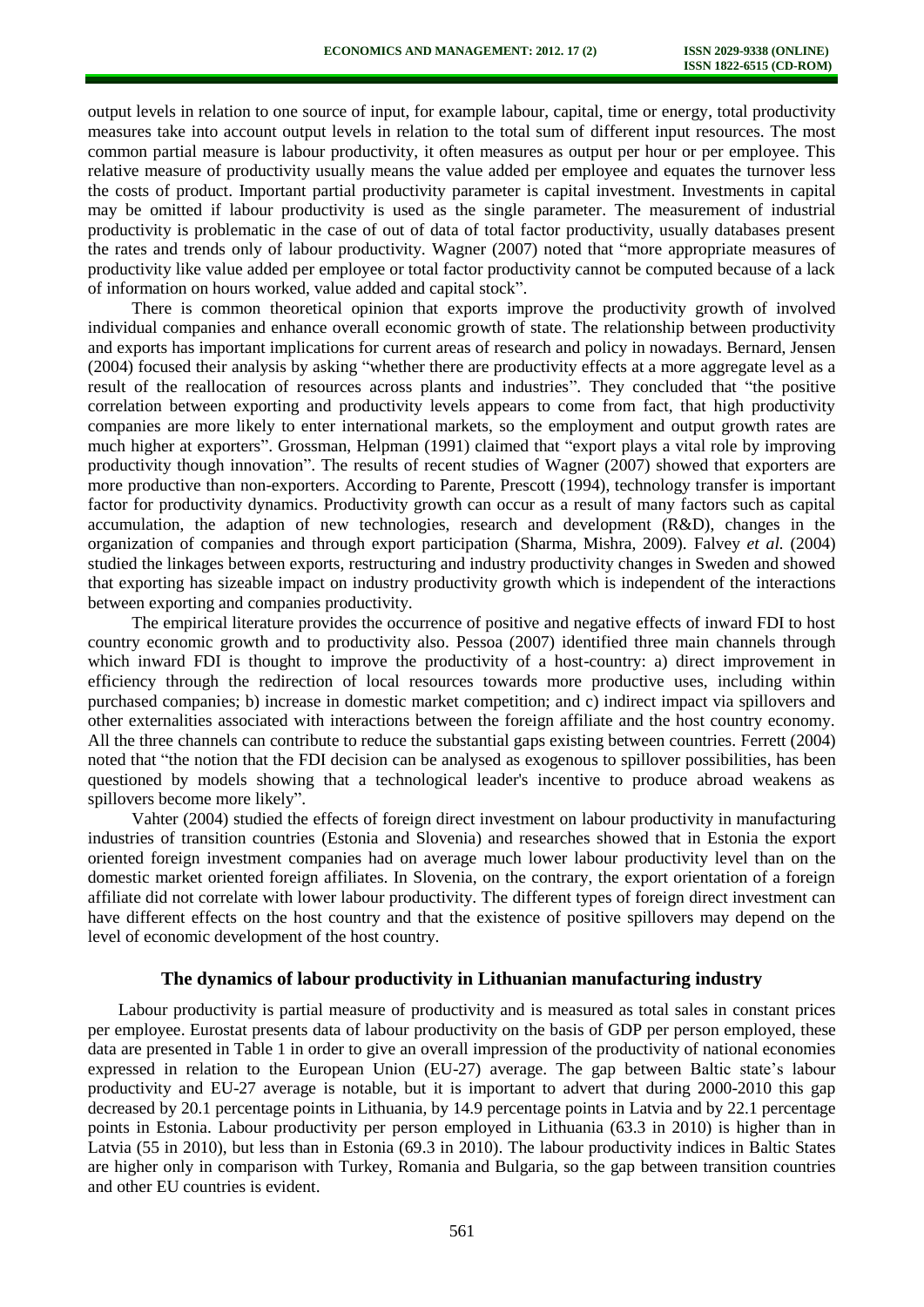

**Figure 1.** Labour productivity per person employed of national economies (EU 27 – 100) *Source*: http://epp.eurostat.ec.europa.eu/

In order to explain the gap of labour productivity between EU countries it is important to analyse not only the amount of workers, but differences in current prices of commodities and services. Relative price level in Lithuania compared to the price level with the EU (EU  $27 - 100$ ) in 2010 amounted to 63.5. Nevertheless, these differences are typical for countries with economies in transition.





The analysis of labour productivity indices (Figure 2) and detail study their dynamics in different manufacturing industries revealed that this measure depends on the level of technology. The labour productivity indices in high-technology and medium-high-technology manufacturing industries are relatively higher in comparison with industries defined as medium-low-technology and low-technology.

Nevertheless, the study of changes of Lithuanian manufacturing industry structure in accordance with the level of technological developments showed that largest part of manufacturing consist of industries with low-technology susceptibility, gradually grew medium-low-technology industries, but the parts of high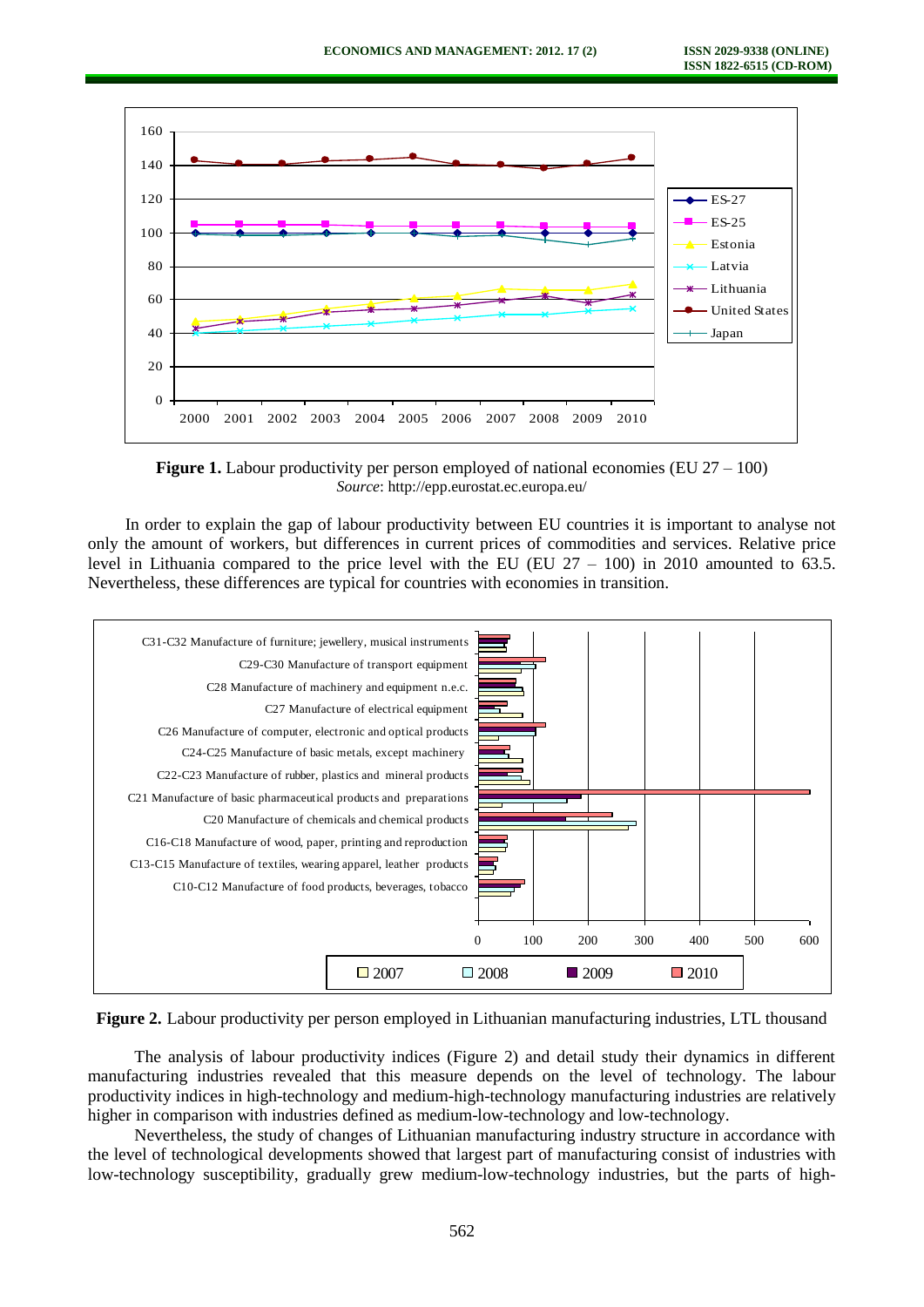technology and medium-high-technology industries declined in general industrial structure during 2000 – 2010 (Table 1).

|                                 | <b>2000</b> | 2010 |
|---------------------------------|-------------|------|
| High-technology products        | 4.4         |      |
| Medium-high-technology products | 79          | 6.4  |
| Medium-low-technology products  | 15.6        | 20.0 |
| Low-technology products         | 72.1        | 71.9 |

**Table 1.** Lithuanian manufacturing industry structure in accordance with the level of technology, percent

*Source: calculated by the author according to the OECD science-intensive industries classification*

The traditional industrial branches with low-technological susceptibility prevail in Lithuania, where almost 72 percent of all manufacture production is made in 2010; in the sectors medium-low-technologies – 20 percent, medium-high – 6.4 percent and industries of high-technologies constitute only 1.7 percent of total manufacture production in 2010.

The labour productivity indices are largest in *Manufacture of chemicals and chemical products* and during 2005-2010 average of labour productivity consists of 242 LTL thousand per employee per year. It is important to notice, that the level of productivity decreased in 2010 until 241.1 LTL thousand per employee while it was 284.8 in 2008. The part of this industry in total manufacturing production increased twice from 5 percent in 2003 to 10.9 percent in 2010.

Strong growth of labour productivity is achieved in *Manufacture of computer, electronic and optical products* (from 48.8 LTL thousand per employee in 2005 to 121.6 in 2010). This manufacturing is very important in terms of significance of high-tech, so it part accounts only 1.7 percent in 2010. Also labour productivity is rising in *Manufacture of basic pharmaceutical products and preparations* (from 61.8 LTL thousand per employee in 2005 to 599.3 in 2010, it part in total manufacturing production isn't significant – only 0.5 percent) and in *Manufacture of transport equipment* (from 67.2 LTL thousand per employee in 2005 to 121.7 in 2010, it part in structure of manufacturing is 1.7 percent).

*Manufacture of textiles, wearing apparel, leather products* is the industry with lowest labour productivity. The part of this traditional industry decreased from 15.8 percent in 2001 to 4.8 in 2010. Although the indices of productivity consistently increased each year (from 24.9 LTL thousand per employee in 2005 to 34.7 in 2010), the level of productivity remained low.

*Manufacture of wood, paper, printing and reproduction* and *Manufacture of furniture* also are industries with low technology susceptibility, but these industries remained considerable parts in structure of Lithuanian manufacturing industry (accordingly 7 and 4.5 percent in 2010).The labour productivity indicators are also among the lower ones (accordingly 52.6 and 57.2 LTL thousand per employee in 2010).

*Manufacture of food products, beverages, tobacco* has a sufficiently high level of labour productivity, it accounts 85 LTL thousand per employee in 2010, the part of this manufacturing in industry structure is actually high – 20.9 percent.

Insufficient labour productivity level was formed in *Manufacture of electrical equipment* – only 53.5 LTL thousand per employee in 2010. This manufacturing according level of technology is medium-high, but it's part in Lithuanian manufacturing industry consists 1.1 percent. *Manufacture of basic metals and fabricated metal products, except machinery and equipment* has greater part of industry structure – 2.8 percent, it labour productivity decreased from 79.3 in 2007 to 57 LTL thousand per employee in 2010. *Manufacture of rubber, plastics and mineral products* has relatively high labour productivity indices: 80.3 LTL thousand per employee in 2010, but it is notable, that in 2007 it consist 94.4 LTL thousand per employee.

The moving into high-value added export industries, in which knowledge as well as technology intensive industries play a central role, is high issue and depends on its emphasis on research and development, technology capabilities and the pace of technology transfer. The above sources of competitiveness at the micro and macro levels will also play an important role in attracting foreign direct investment in to manufacturing to support industrial restructuring.

According to Blomstrom, Kokko (1998) productivity spillovers can occur as a consequence of movements of highly skilled staff from multinational corporations to domestic firms, can stimulate learn superior production technologies from the former, and as 'competition effect' if competition from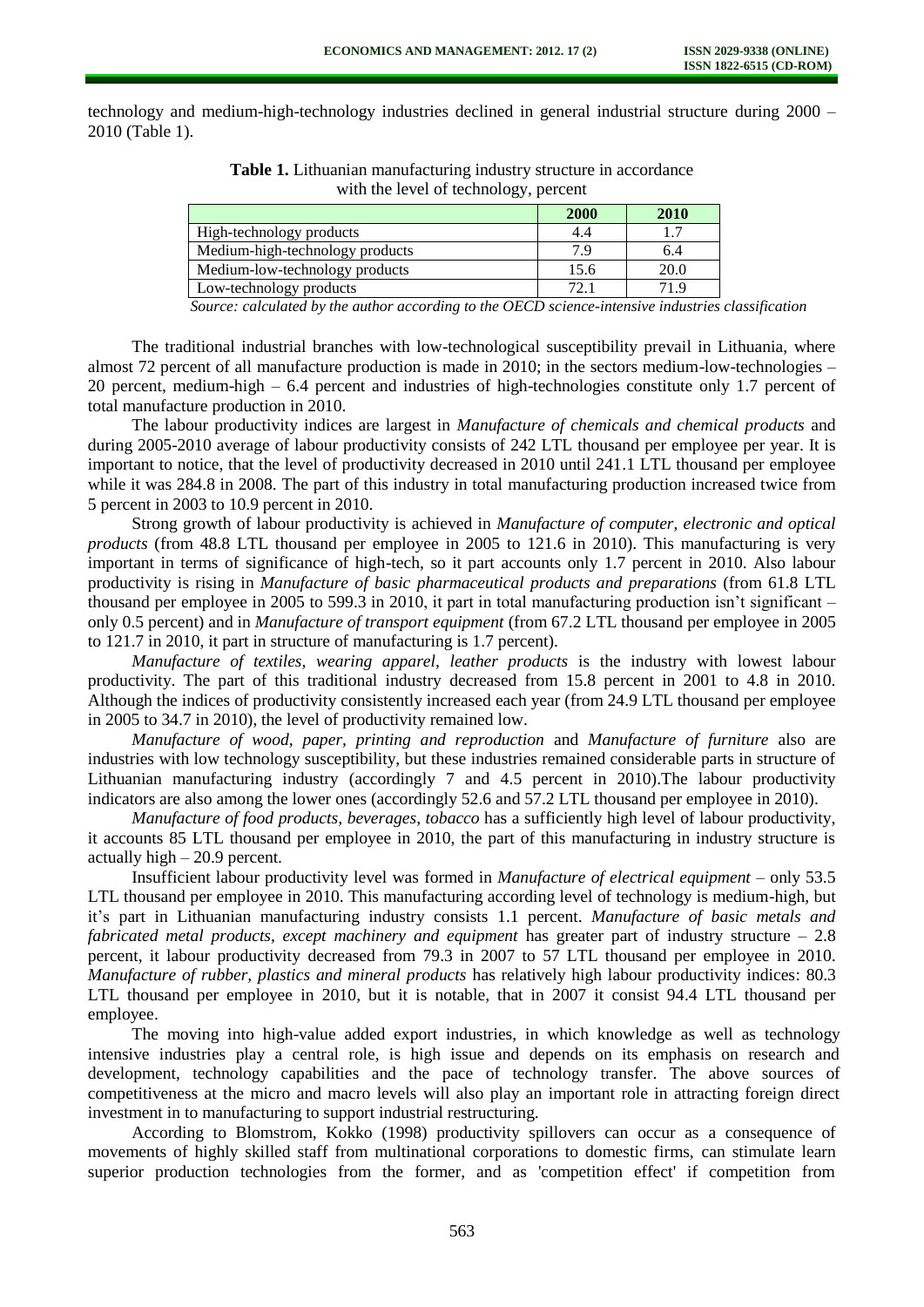multinational corporations force domestic rivals to update production techniques and other technologies in order to become more productive. However, Romer (1993), Vahter (2004) noted, that FDI has positive effects on countries with low productivity indices. Laskiene, Pekarskiene (2011) analysed impact of FDI on a labour productivity in different activities of Lithuanian economy on basis of correlation analysis and revealed that interaction between FDI and labour productivity in manufacturing is sufficiently strong.

Figure 3 presents the 2008-2010 average values of labour productivity per employee and foreign direct investment to Lithuanian manufacturing industries. It is interesting to remark that during 2008-2010 average 45.5 percent total FDI was directed into *Manufacture of chemicals and chemical products.* Traditional industries also attracted higher parts of total investments in comparing with others manufacturing: *Manufacture of food products, beverages, tobacco* attracted average 17.5 percent, *Manufacture of furniture –* average 9.4 percent and *Manufacture of wood, paper, printing and reproduction –* average 7.2 percent, *Manufacture of textiles, wearing apparel, leather products-* average 4.6 percent.

Other manufacturing industries received much less FDI, nevertheless, their parts in industry structure are relative small: *Manufacture of basic metals and fabricated metal products, except machinery and equipment –* 1.7, *Manufacture of computer, electronic and optical products –* 0.9, *Manufacture of transport equipment-* 3.5, *Manufacture of basic pharmaceutical products and preparation –* 4.7, *Manufacture of rubber, plastics and mineral products-* 3.6 percent of total FDI during 2008-2010.



**Figure 3.** Labour productivity per person employed and FDI in Lithuanian manufacturing in 2008-2010

Industrial transformation, structural changes and results of manufacturing as higher production amounts, productivity, exports growth, wage level, also rely on the ability of the manufacturing companies to exploit their competitive advantages by adjusting to global market conditions. Here, it is important to emphasize that international competitiveness at the micro level depends upon companies' ability to exploit their competitive advantages under a given set of macro environments. Industrial restructuring would require allocate resources to the segments of manufacturing with greater export potential, an industrial reorientation implies a shift towards knowledge and technology intensive activities. However, would require vigorous efforts to develop and upgrade workforce capabilities through education, retraining, and skill acquisition programs.

### **Conclusions**

Achievements of activities in industry influence an overall level and the growth of economics and welfare of a country. The Lithuanian economy has experienced remarkable period of economic transformation since 1991, so Lithuanian manufacturing industry structure was formed as a result of economic transformation in conditions of global market competition and economic integration to the European Union*.* Nevertheless, the results of manufacturing are not at the level of EU, this rating may be applied to measures of productivity also.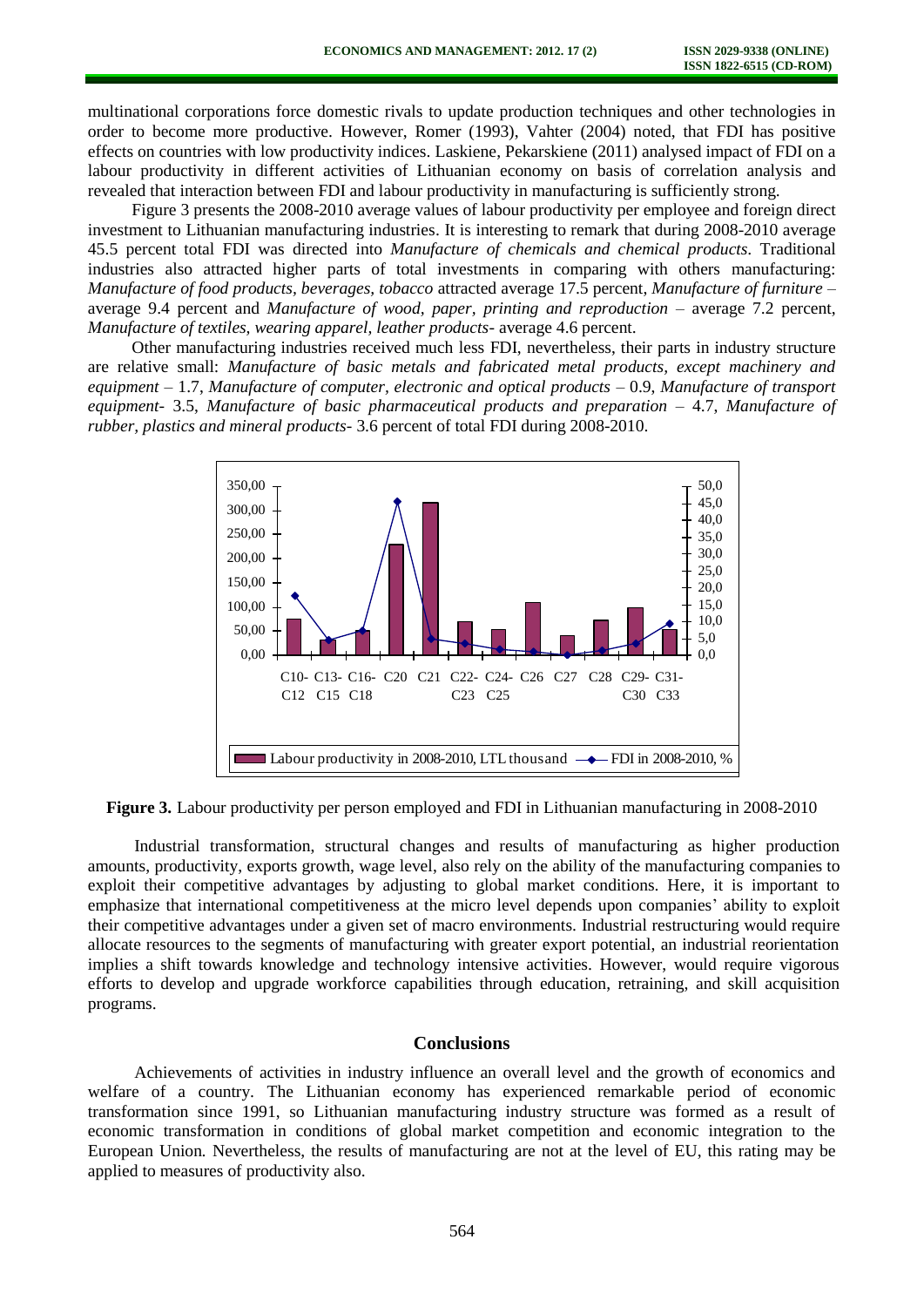The gap between Lithuania labour productivity and EU-27 average is notable, this difference was 26.7 percent (EU 27 *–* 100, Lithuania – 63.3) in 2010, but it is important to advert that during 2000-2010 this gap decreased by 20.1 percentage points. In order to explain the gap of labour productivity between EU countries it is important to analyse not only the amount of workers, but differences in current prices of commodities and services. Relative price level in Lithuania compared to the price level with the EU (EU 27 *–* 100) in 2010 amounted to 63.5. These differences are typical for countries with economies in transition.

The analysis of labour productivity indices revealed that this measure depends on the level of technology. The labour productivity indices are relatively higher in high-technology and medium-hightechnology manufacturing industries in comparison with industries defined as medium-low-technology and low-technology. The average indices of labour productivity during 2008-2010 are largest in *Manufacture of computer, electronic and optical products, Manufacture of chemicals and chemical products, Manufacture of basic pharmaceutical products and preparations* and *Manufacture of transport equipment.* The lowest rate of labour productivity reached *Manufacture of textiles, wearing apparel, leather products* and *Manufacture of wood, paper, printing and reproduction.* 

The different types of foreign direct investment can have different effects on the host country and that the existence of positive spillovers may depend on the level of economic development of the host country. According to Romer (1993), Vahter (2004) studies, FDI has positive effects on countries with low productivity indices. During 2008-2010 largest amount of FDI was directed into *Manufacture of chemicals and chemical products.* Traditional industries *– Manufacture of food products, beverages, tobacco*, *Manufacture of furniture, Manufacture of wood, paper, printing and reproduction, Manufacture of textiles, wearing apparel, leather products –* also attracted higher parts of total investments in comparing with others manufacturing.

The observed manufacturing productivity indices and their changes represent the sufficiently problematic development of Lithuanian manufacturing industry as transition country and therefore would require increase labour productivity, investment in order to sustain and to enhance exports and competitiveness of manufacturing sector.

## **References**

- 1. Ben-David, D. (1993). Equalizing Exchanges: Trade Liberalization and Income Convergence. *Quarterly Journal of Economics*, Vol. 108, 653-679.
- 2. Bernard, A. B., Jensen, J. B. (2004). Exporting and Productivity in the US. *Oxford Review of Economic Policy*. Vol 20(3), 343-357.
- 3. Blomström, M. and A. Kokko (1998). Multinational Corporations and Spillovers. *Journal of Economic Surveys* 12(3), 247-277.
- 4. Buckley, P.J., Pass, C. L., Prescott, K. (1988). Measures of international competitiveness: a critical survey. *Journal of marketing management*, 4(2), 175-200.
- 5. Dunning, J. H. (1993). *The globalization of Business.* London, Routledge.
- 6. Falvey, R., Greenaway, D., Yu, Z., Gullstrand, J. (2004). Exports, Restructuring and Industry Productivity Growth. *Leverhulme Centre for Research oh Globalisation and Economic Policy*. Research Paper 2004/40.
- 7. Ferrett, B. (2004). Foreign Direct Investment and Productivity Growth: A Survey of Theory. [http://papers.ssrn.com/sol3/papers.cfm?abstract\\_id=716241.](http://papers.ssrn.com/sol3/papers.cfm?abstract_id=716241)
- 8. Grossman, G. M., Helpman, E. (1991). Innovation and growth in the global Economy. Cambridge, Mass: MIT Press.
- 9. Laskiene, D., Pekarskiene, I. (2011). Impact of foreign direct investments on a host country's productivity of Labour. Economics and management = Ekonomika ir vadyba [elektroninis išteklius] / Kaunas University of Technology. Kaunas : Technologija. ISSN 1822-6515. 2011, no. 15, p. 207-213.
- 10. Saboniene, A. (2010). The Evaluation of the Potential of Lithuanian Manufacturing Industry Structure on the basis of CI Index. *Inzinerine Ekonomika-Engineering Economics*(4), 399-407.
- 11. Snieska, V., & Bruneckiene, J. (2009). Measurement of Lithuanian Regions by regional competitiveness index. *Inzinerine Ekonomika-Engineering Economics*(1), 45-57.
- 12. Parente, S., Prescott, E. C. (1994). Barriers to technology adaptation and development. *Journal of Political Economy*, Vol. 102(2), 298-321.
- 13. Pessoa, A. (2007). FDI and Host country productivity: a review. *FEP working papers*, N. 251
- 14. Porter, M. E. (1990). *The competitive advantage of nations*. Macmillan, London.